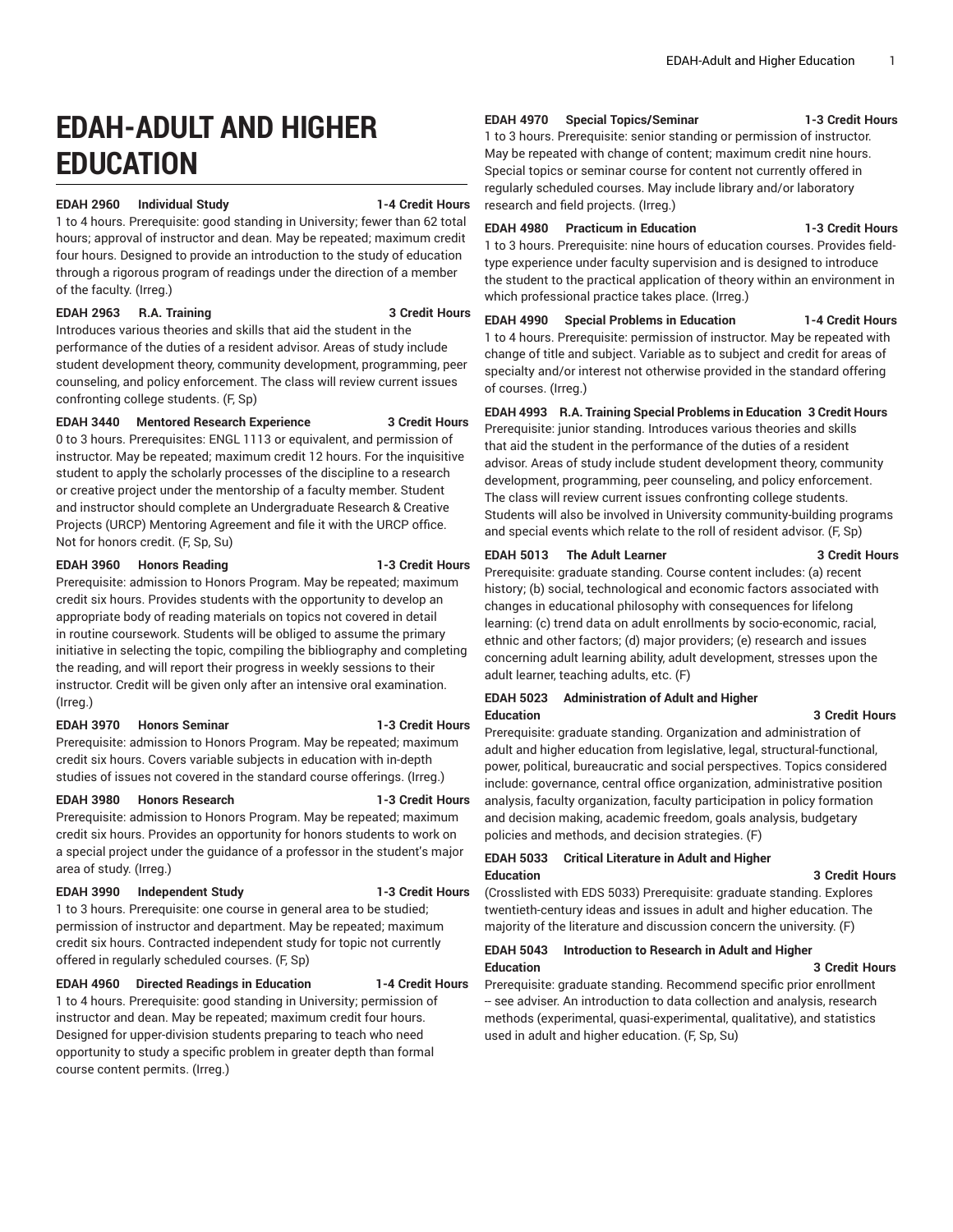# **EDAH 5103 Instructional Strategies in Adult and Higher Education 3 Credit Hours**

Prerequisite: graduate standing. Encourages a rational consideration of the problems of college teaching. A problems-based course, requiring that each student be involved in an actual college teaching experience while taking it. Topics to be considered include: learning potentials of young adults; preparation of instructional objectives; evaluation of instruction; instructional techniques. (Su)

# **EDAH 5123 Decision-Making in Adult and Higher Education 3 Credit Hours**

(Crosslisted with H R 5123) Prerequisite: graduate standing. Provide students with an understanding of various forces which influence the process of decision-making in adult and higher education, as well as provide an opportunity to examine how such decisions can be reached and implemented. The student will examine realistic examples of decision-making in such areas as budgeting, trustee relations, tenure decisions, faculty development, curriculum, etc. (F, Sp)

# **EDAH 5133 American Community/Junior College 3 Credit Hours**

A study of its purposes, functions, curriculum, organization and administration; exploring this uniquely American institution as an emerging factor and significant element in the structure of higher education in America today. (Sp)

# **EDAH 5143 Leadership Development in Adult and Higher Education 3 Credit Hours**

Prerequisite: graduate standing. Apply concepts from the behavioral and social sciences to the development of techniques and strategies specific to leadership development in adult and higher education. (Sp)

**EDAH 5153 Legal Aspects Of Higher Education 3 Credit Hours** Prerequisite: graduate standing. Survey of principles, legislation, and

court rulings in such areas as employment, affirmative action, dismissal, contracts, tenure, civil rights, due process, student rights, and other issues of concern to higher education administrators. (F)

### **EDAH 5163 Diversity Issues in Higher Education 3 Credit Hours**

Prerequisite: graduate standing. Explores the educational participation of diverse groups in higher education. The student will gain a further understanding of issues of race, ethnicity, gender, and physical disability and their influence on colleges and universities. (F, Sp)

#### **EDAH 5173 Leadership and Administration in Student Affairs 3 Credit Hours**

Prerequisite: graduate standing. Designed to provide student foundational knowledge on topics related to leadership and administration of student affairs in collegiate settings. The course additionally exposes students to traditional and alternative leadership and administrative philosophies in college student affairs. Critical examination of how student affairs functions in the broader organizational structure and develop higher-ordered understanding of how institutional cultures (and a professional's role within those cultures) facilitate college student affairs administration. (F, Sp, Su)

# **EDAH 5213 History of American Higher Education 3 Credit Hours**

Prerequisite: graduate standing or permission of instructor. The history of American higher education during the twentieth century, with an examination of the major issues which have shaped, and are shaping, the development of American colleges and universities. (Sp)

#### **EDAH 5223 Foundations of Student Affairs in Higher Education 3 Credit Hours**

Prerequisite: graduate standing. A comprehensive introduction to the field of student affairs and its role within the context of American higher education. Specifically, provides an introduction to the origin, history, philosophy, and current practices of the college student affairs profession. A related goal is the development of a broad foundation of knowledge to which subsequent study, practitioner skills, and research strategies may be added. (F)

**EDAH 5243 Financial Management In Higher Education 3 Credit Hours** Prerequisite: graduate standing. Students will be introduced to the following topics: Administrative organization function and structure; financial management of sponsored programs (grants and contracts); fund accounting and basic financial statements; state coordination policies and procedures; basic budgeting concepts and techniques; cost analysis and comparisons. (Sp)

**EDAH 5253 Institutional Research In Higher Education 3 Credit Hours** Prerequisite: graduate standing. Recommend specific prior enrollment- see advisor. Covers the roles and functions of institutional research, student information systems, faculty and staff analysis, facilities analysis, capital and financial analysis, environmental scanning, assessment studies, program review, student outcomes studies, and quality assessment. (F)

**EDAH 5263 Planning In Higher Education 3 Credit Hours** Prerequisite: Graduate standing. Recommend specific prior enrollment- see advisor. Covers concepts, practices, issues and problems related to planning in higher education. (F)

**EDAH 5273 Athletics In Higher Education 3 Credit Hours** (Crosslisted with H R 5273) Prerequisite: Graduate standing.

Provide students with an understanding of the history, structure and administration of intercollegiate athletics, as well as an opportunity to discuss a wide variety of related contemporary issues. (Irreg.)

**EDAH 5333 Program Planning For The Adult Learner 3 Credit Hours** Prerequisite: graduate standing. Recommend specific prior enrollment- see advisor. Designed to develop an understanding of institutional roles and institutional differences; a knowledge of the principles of program planning in relation to the delivery of adult education. Reviews the elements of pProgram planning to include needs assessment, program design and delivery, and evaluation. (F)

**EDAH 5383 Contemporary Issues In Student Personnel 3 Credit Hours** Prerequisite: graduate standing. Designed to provide students an opportunity to synthesize ideas from previous coursework and practical experiences in student affairs. An integration of student development theories, current issues in the field, and analysis of case studies will be the focus of the course. (F, Sp)

# **EDAH 5413 Design And Delivery Of Distance Education Programs 3 Credit Hours**

Prerequisite: graduate standing. Designed to prepare student to design instruction for distance learning systems. Topics include the distance learner, facilitating learning at a distance, instructional design for distance learning systems, and assessment of learning at a distance. (Sp)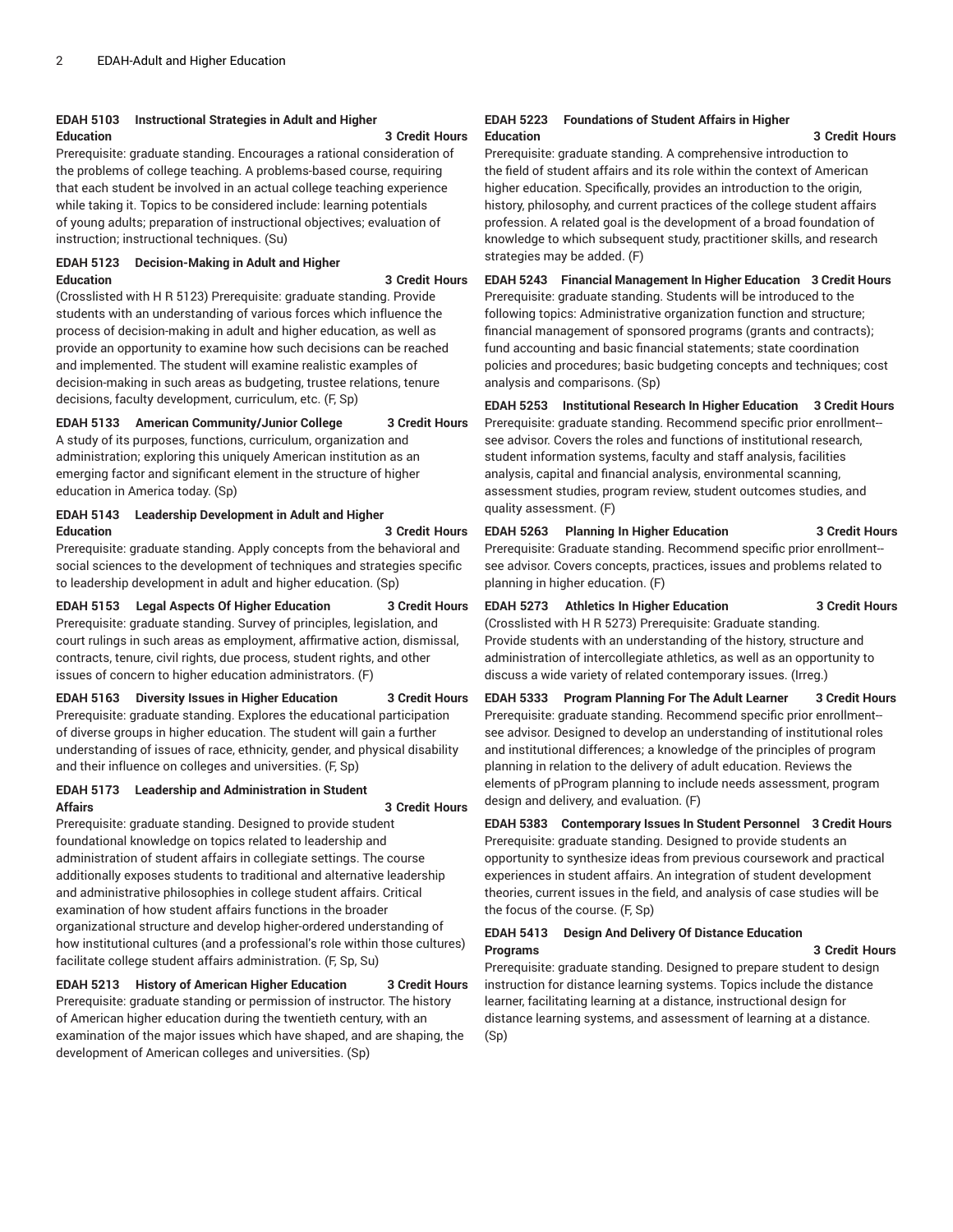# **EDAH 5433 Organizational Design and Management of First Year Experience Programs 3 Credit Hours**

Prerequisite: graduate standing. Focuses on the first-year experience through exploring existing research and practice in organizational design and management. Based on readings, research, national guidelines, course discussion, and personal/professional experience, graduate students will design their own first-year experience program for untraditional students within an institution of their choice. (F, Sp)

**EDAH 5443 Organization Development and Change 3 Credit Hours**

Prerequisite: graduate standing. Designed to provide an overview of the practical skill sets required to plan, develop, and conduct organizational development activities within public as well as private sector organizations. Topics will include concepts of OD models and theories, organizational assessment procedures, various OD interventions methods, and technological tools for effect OD. Trends and contemporary solutions for organizational development will be introduced through webinars and demonstrations. (F, Sp, Su)

#### **EDAH 5453 Autobiography and Lifewriting in Adult Education 3 Credit Hours**

Prerequisite: graduate standing. Explores autobiography and other forms of life writing as an instructional method and research tool within the broader field of the study and education of adults. Reviews the historical and contemporary uses of autobiography, its related concepts and theories and major authors who have contributed to the field. These are explored in light of educational principles and how autobiography can lead to understanding of self and others. (F, Sp, Su)

# **EDAH 5463 Transformative Learning in Adult and Higher Education 3 Credit Hours**

Prerequisite: graduate standing. Study of the phenomenon of transformative learning as it applies to adults and relates to the process of human growth and development. It draws on the relationship between change, learning, and development, and examines contemporary theories, major contributing authors, and current issues related to the concept. Also, consideration of the personal, social, and global significance of transformative learning and its implications for educational practice with a learning public. (F, Sp, Su)

### **EDAH 5473 Race, Class, and Gender in Education 3 Credit Hours**

Prerequisite: graduate standing. This course attempts to achieve congruence between common and differing oppressions, challenges, and successes according to race, class, and gender. The topics are restricted to maximize integration with studies in the various educational specialties. Analysis of the work of educational institutions in light of the relationships of these institutions to the broader society in which they are situated. Particular attention is paid to the complexities of identity and multiculturalism across educational institutions and in the educational pipeline. (F, Sp, Su)

#### **EDAH 5483 College Student Development 3 Credit Hours**

Prerequisite: graduate standing. Designed to expose students to a variety of college student development theories as well as research that describes typical patterns of student growth and development during the college years. In addition, a primary objective of this course is to discuss how student affairs professionals, higher education administrators, and faculty may utilize student development theory to design programs, develop services, and create learning environments that support the academic and social development of students attending postsecondary institutions. (F, Sp, Su)

#### **EDAH 5513 Management & Admin Of The Training Function 3 Credit Hours**

Prerequisite: graduate standing. This course is designed for those preparing for or having oversight responsibilities in the training and development function. Topics will include the management function, staffing, ensuring the quality of training, legal issues, marketing and financial management.

# **EDAH 5523 Skills and Strategies in Designing, Developing, and Delivering Training 3 Credit Hours**

Prerequisite: graduate standing. Addresses the core aspects of Instructional Systems Design (ISD) as applied to workforce learning, and performance. Learn and apply key principles involved in assessing, designing, developing, implementing, and evaluating face to face (traditional) training programs. Students select training topics identified as critical to success in the training and development field, and engage the ISD process in creating active training programs. (F, Sp)

# **EDAH 5543 Gender, Society, and Higher Education 3 Credit Hours**

Prerequisite: graduate standing. Addresses issues of gender as set within the historical, economic and socio-political context of American higher and post-secondary higher education. Multiple feminist perspectives are explored including, but not limited to, liberal feminism, radical feminism, Black feminism, womanism, Chicana feminism, Native American feminism, Arab American feminism, multicultural feminism, eco- and global feminism. The connections between theory, practice, and reflection are emphasized. Social justice and ally development are strong components of this course. (F, Sp)

### **EDAH 5553 Evaluation Strategies for Learning and Performance 3 Credit Hours**

Prerequisite: graduate standing. Provides instruction and practices in evaluation strategies to improve learning and performance outcomes in educational and workplace settings. Major foci of the course will be on comparing various approaches of evaluation, planning and designing program evaluation, and managing evaluation project. Students will have opportunities to analyze evaluation data and develop evaluation report for instructional and organizational decision making. (F, Sp)

**EDAH 5563 Inclusive Praxis in Intercollegiate Athletics 3 Credit Hours** Prerequisite: graduate standing. This course focuses on developing the inclusive practice, multicultural competence, and cultural humility of aspiring athletics administrators. Taught in a workshop format, this course will increase students' understanding various issues in the context of college sports, including race, gender, religion, nationality, class, sexual orientation, and power-based violence. (F, Sp, Su)

**EDAH 5573 History of Intercollegiate Athletics 3 Credit Hours** Prerequisite: graduate standing. The course will attempt to deal with the continuity and changes in college sports as part of higher education and American culture. It will include analysis of the changing ideals of the student-athlete and the college coach as well as analysis of the political economy associated with college sports at the levels of the campus, the conference, and national associations. (F, Sp, Su)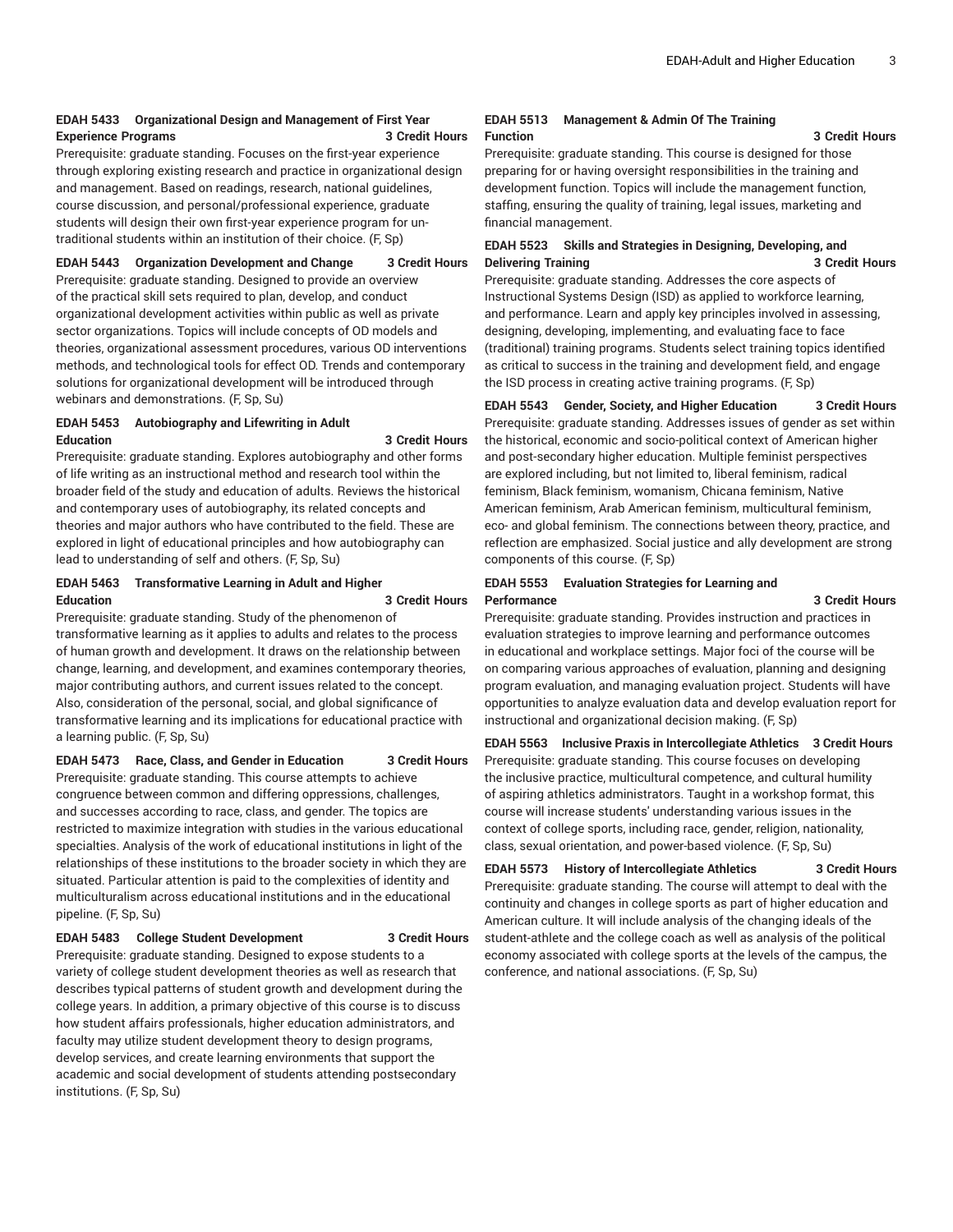# **EDAH 5613 Ethical Decision Making in Intercollegiate Athletics Administration 3 Credit Hours**

Prerequisite: graduate standing. Explores ethical decision-making and conduct in the contemporary 21st century intercollegiate athletics department. Specific issues related to the commercialization of college athletics that will be covered include: academic reform, diversity within intercollegiate athletics, pay-for-play, gender equity, fiscal management, compensation for student-athletes, and the recruiting process. Students will analyze current research and theoretical frameworks centering on ethical decision making, as well as utilize a theory to practice case-study pedagogical approach in order to evaluate their personal morals, values, and principles as they pertain to ethics in college sports to enhance future decision-making.(Sp)

### **EDAH 5623 Marketing & Development in Intercollegiate Athletics Administration 3 Credit Hours**

Prerequisite: graduate standing. The theoretical and practical foundations of sport marketing and fan development in 21st century intercollegiate athletics settings. Fundamental concepts that will be covered include: revenue generation, licensing, ticket sales, consumer marketing, and marketing matrix frameworks. Students will create an individual marketing proposal to develop an enhanced understanding of techniques and strategies used to successfully market large scale athletic events and enhance the consumer experience. (Sp)

#### **EDAH 5633 Gender in Intercollegiate Athletics 3 Credit Hours**

Prerequisite: graduate standing. The course examines how gender shapes the history, organization, and nature of higher education, sport, and society. The combination of theoretical, historical, and contemporary analysis will illuminate how gender shapes the daily interactions of all people and in turn sustains the lower social, political, and cultural standing of women in society at large. (F)

#### **EDAH 5653 Academic Reform and Athletic Academic Advising 3 Credit Hours**

Prerequisite: graduate standing. Explores and provides an understanding of the National Collegiate Athletics Association's academic reform movement in the 21st century and the subsequent effects on studentathletes in higher education. The course focuses in-depth on methods currently utilized in academic advisement of the student-athlete higher education population subset. In addition, focuses on the changes made to the current NCAA governing rules as they apply to academic support and advisement of student-athletes. Students will learn to critically analyze current academic reform measures taken by the NCAA and wrestle with present day challenges faced by athletics advisers in practitioner settings. The course will utilize case studies to frame critical inquiry and discussion to prepare future higher education leaders who work with this special population of students. (Sp)

# **EDAH 5673 Organization & Administration of Intercollegiate Athletics Administration 3 Credit Hours**

Prerequisite: graduate standing. Examines the organizational structure of intercollegiate athletics departments nested within NCAA Division I, II, and III institutions of higher education. Students will develop an understanding of the organizational structures of each administrative unit internal to a 21st century intercollegiate athletics departments. Students will enhance personal leadership, communication and academic writing skills through multiple reflective exercises and case studies. Culminates with the development of a formal literature review and presentation.(F)

# **EDAH 5683 Race & Ethnicity in Intercollegiate Athletics 3 Credit Hours**

Prerequisite: graduate standing. Using theory, research, personal narratives, and primary sources, this course examines race and ethnicity in college sports. Focus will be on racial diversity in sports, approaching the topic from a historic/structural perspective, a symbolic perspective, and an internal/personal perspective. (F, Sp, Su)

### **EDAH 5693 Professional Development in Intercollegiate Athletics 3 Credit Hours**

Prerequisite: graduate standing. Prepares students for impending job searches in a competitive 21st century sport industry. Students complete career and professional development activities in addition to a personalized service-learning experience in intercollegiate athletics practitioner settings. Class time centers on: reflection of individual service-learning experiences, leadership growth and development, and workshop time to develop professional development portfolio. Students develop a professional portfolio over the course of the semester to include a current resume, cover letter, personal leadership philosophy, and site supervisor service-learning evaluations. This class is intended for students who have little to no previous experience in intercollegiate athletics. (F, Sp)

#### **EDAH 5813 NCAA Compliance I 3 Credit Hours**

Prerequisites: graduate standing. Examination of the structure of the National Collegiate Athletics Association ("NCAA") from a legal framework. Drawing on legal and organizational theory, this course will present an overview of NCAA regulations, research of NCAA interpretations, waivers and secondary violations. Students will examine specific cases to analyze NCAA, conference, institutional regulations and policies. Students will develop an enhanced understanding of NCAA compliance standards in college sport, a foundational skillset for aspiring athletics administrators and specifically those who wish to work in a compliance office at an NCAA institution. (F)

### **EDAH 5823 NCAA Compliance II 3 Credit Hours**

Prerequisite: EDAH 5813 and graduate standing. Examines the structure of the National Collegiate Athletics Association ("NCAA") from a legal framework. Provides aspiring athletics administrators with foundational knowledge on the NCAA Enforcement procedures, the new Enforcement Model and internal compliance investigation standards paramount to successfully operating the daily activities of an intercollegiate compliance office. Students will develop an enhanced understanding of NCAA compliance standards, NCAA regulations, NCAA enforcement procedures of institutional investigation to rules violations, reporting of violations and major infraction cases in college sport. (F)

# **EDAH 5843 Event and Facility Management in Intercollegiate Athletics Administration 3 Credit Hours**

Prerequisite: graduate standing. Provides students with an enhanced understanding of the logistical and operations management skillsets that are imperative for contemporary intercollegiate athletics administrators to possess. Drawing on consumer motivation and marketing theories, students will participate in the planning and development of a specific intercollegiate athletics event. By pairing theoretical discussion and practical application, students will learn how to safely and efficiently plan large-scale intercollegiate athletics events. (F)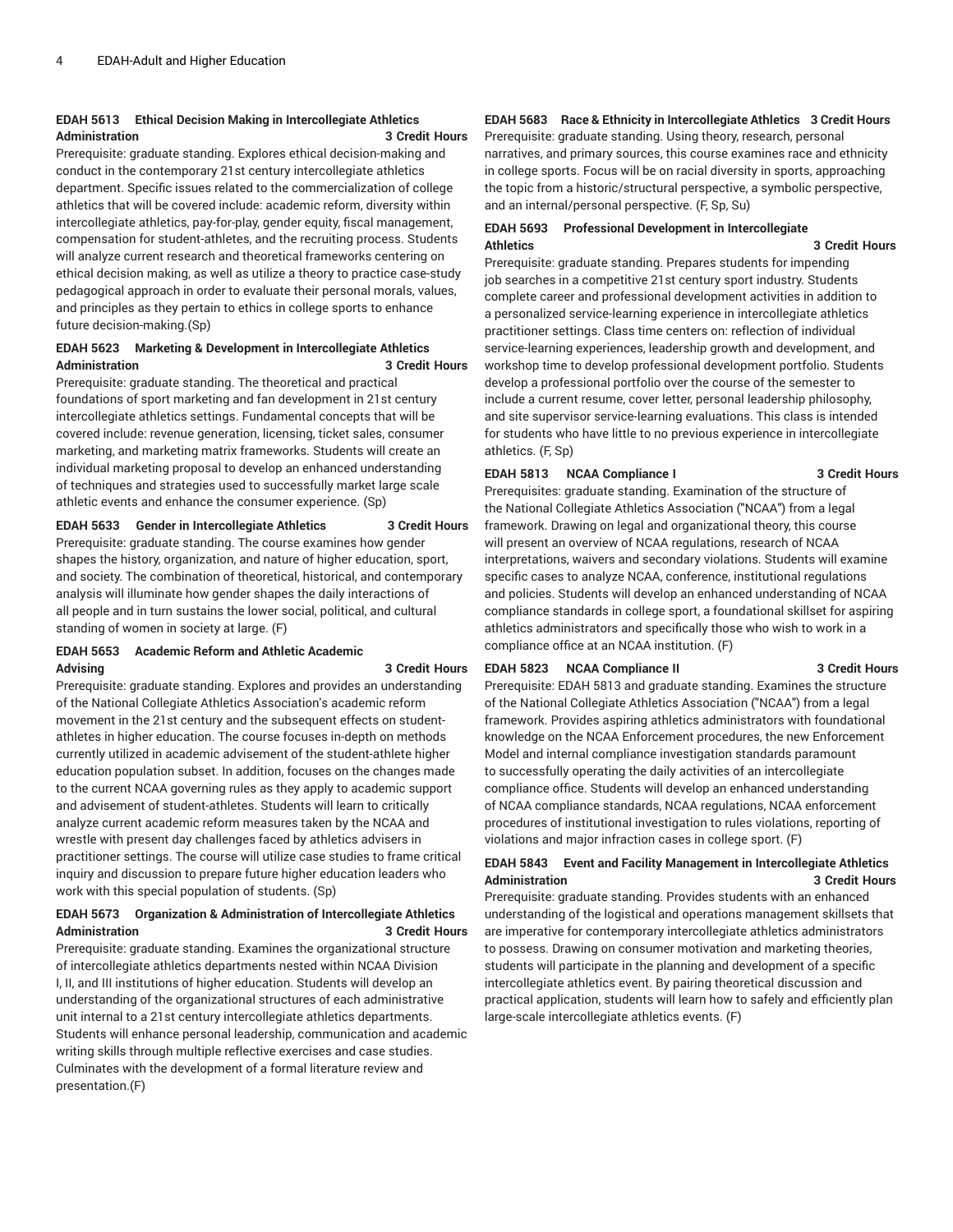### **EDAH 5853 Best Practices in Contemporary Intercollegiate Athletics Student Support Services 3 Credit Hours**

Prerequisite: graduate standing. Designed to discuss different aspects of support services for student-athletes. Centers on developing an understanding of the role of student services units within intercollegiate athletics including athletic training, academics, nutrition, strength and condition, psychological support. Particular emphasis is placed on how these services interact with each other. Current research and perspectives from the field will be presented. Students will be expected to complete personal reflection exercises, case studies, and a culminating group project. (Sp)

### **EDAH 5863 Licensing, Trademark Law and Fundraising in IAA 3 Credit Hours**

Prerequisite: graduate standing. Provide students with an introduction to the legal aspects of collegiate licensing and fundraising. Student will develop an enhanced understanding of the principles of intellectual property, trademark law and licensing. Explores the history and role that licensing plays in intercollegiate athletics. Culminates with the development of an athletic fundraising campaign group project. (Sp)

### **EDAH 5910 Practicum in Education--Master's 1-4 Credit Hours** 1 to 4 hours. Prerequisite: graduate standing, permission of instructor

and dean. May be repeated; maximum credit six hours. Variable as to title and subject profession. Provides field-type experience under faculty supervision and is designed to introduce the student to the practical application of theory within an environment in which professional practice takes place. Seminar experience is to be included.

### **EDAH 5920 Internship in Education--Master's 1-6 Credit Hours**

1 to 6 hours. Prerequisite: 5910, permission of instructor. May be repeated; maximum credit six hours. Variable as to title and subject profession. Available to master's degree programs specifically requiring an internship in addition to thirty-two hours of other coursework as part of the degree. Introduces the student to the profession under the supervision of a practitioner whose credentials are equal to those of the graduate faculty.

#### **EDAH 5940 Field Studies in Education 1-4 Credit Hours**

1 to 4 hours. Prerequisite: 12 hours of education. May be repeated with change of subject matter; maximum credit eight hours. Practical problems in education as defined by members of the classes. Typical topics: defining educational objectives, relating school programs to established objectives, developing teaching-learning aids, organization for participation in developing and evaluating instructional programs, using community resources for learning, improving evaluation procedure.

#### **EDAH 5960 Directed Readings 1-4 Credit Hours**

1 to 4 hours. Prerequisite: 12 hours of education, approval of instructor, adviser and dean. May be repeated; maximum undergraduate credit eight hours; maximum graduate credit four hours.

#### **EDAH 5970 Special Topics/Seminar 1-3 Credit Hours**

1 to 3 hours. Prerequisite: graduate standing or permission of instructor.

May be repeated; maximum credit nine hours. Special topics or seminar course for content not currently offered in regularly scheduled courses. May include library and/or laboratory research and field projects. (Irreg.)

#### **EDAH 5973 Spirituality & Religious Diversity in Higher Education 3 Credit Hours**

Prerequisite: Graduate standing. The course addresses issues of spirituality and religious diversity in higher education within the historical and sociopolitical context of the U.S. Multiple critical theoretical perspectives on religion and spirituality will be drawn upon throughout the semester. The connections between theory, practice in higher education, and (self) reflection are emphasized. Social justice and ally development are strong components of this course. (F, Sp, Su)

**EDAH 5980 Research for Master's Thesis 2-9 Credit Hours** Variable enrollment, two to nine hours; maximum credit applicable toward degree, four hours. (F, Sp, Su)

#### **EDAH 5990 Independent Study 1-4 Credit Hours**

1 to 4 hours. Prerequisite: graduate standing or permission by instructor. May be repeated with change of subject matter; maximum credit six hours. Contracted independent study for a topic not currently offered in regularly scheduled courses. Independent study may include library and/ or laboratory research and field projects. (Irreg.)

# **EDAH 6013 Pro Seminar: Foundations of Research in Adult and Higher Education 3 Credit Hours**

Prerequisite: Graduate standing. Introduction to concepts and processes of education research, including conceptualizing a research study, and an overview of qualitative, quantitative, and mixed-method approaches. Will examine philosophical, epistemological, and paradigmatic frameworks; problem, purpose, and significance; and the varying roles of theory, methodology, and findings. Will discuss general expectations of graduate work, particularly what constitutes original research and academic writing. (F)

# **EDAH 6193 Foundations of Qualitative Inquiry in Adult & Higher Education 3 Credit Hours**

Prerequisite: graduate standing. An introduction to qualitative inquiry specific to the field of adult and higher education. The first half of the class will focus on learning about various qualitative approaches and the differences between philosophical paradigms, theoretical frameworks, methodology, and methods in adult and higher education. In order to provide needed context, this section includes information about the specific history of qualitative research outside of and within adult and higher education. Further, it consists of reading assignments, lectures, and in-class exercises that uncover the nuances of various approaches to qualitative research. At this point, each student will have a deep understanding of their own epistemological approach to research. An emphasis will be placed on research congruence and researcher positionality as students conceptualize their own research project. The second half of class will focus on the student's individual research project as s/he works within communities of practice -- a theoretical learning mode important to adult and higher education. Students should be prepared each class period to discuss reading assignments and the status of their individual research projects. This half of class will be heavy on research projects and discussion. (F, Sp)

#### **EDAH 6813 Prospectus 3 Credit Hours**

Prerequisites: Departmental permission; graduate standing. This Prospectus Development Seminar is designed for advanced doctoral students/candidates and is a formal venue for developing a sample dissertation prospectus as a starting point to work from and further develop with your dissertation chair and committee. (Sp)